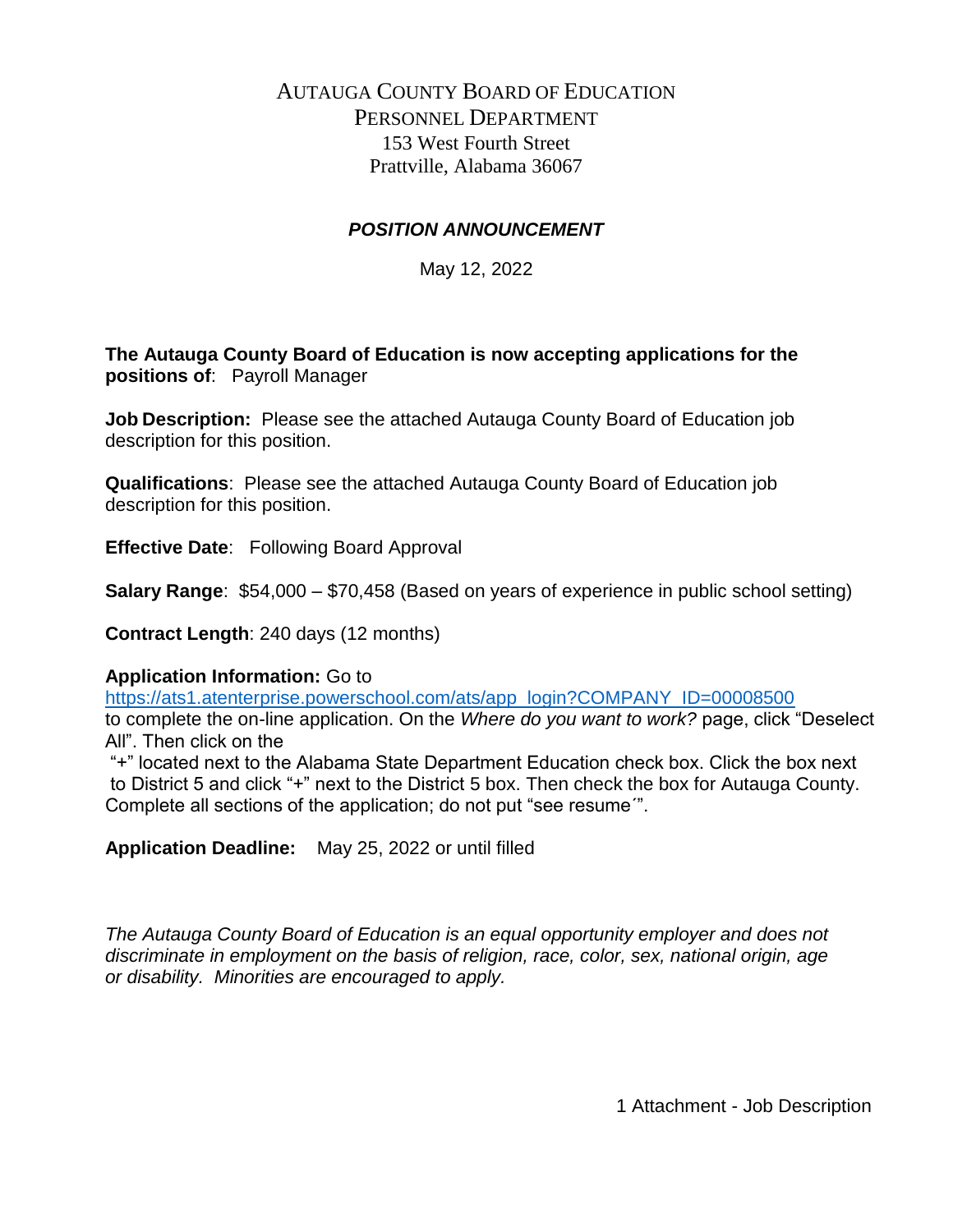# Payroll Manager

| POSITION TITLE:     | Payroll Manager                             |
|---------------------|---------------------------------------------|
|                     | RESPONSIBLE TO: Superintendent of Education |
| <b>REPORTS TO:</b>  | Chief School Financial Officer (CSFO)       |
| <b>FLSA STATUS:</b> | Exempt                                      |

## QUALIFICATIONS:

- Bachelor's degree in Accounting/Finance, or other related field, from an accredited college/university, or equivalent experience
- Minimum of five (5) years of experience in payroll/bookkeeping/accounting, preferably in a school district setting
- Ability to establish and maintain effective working relationships with employees
- Proficiency in oral, written, and electronic communications and able to use various technological devices and software
- Ability to utilize Microsoft Word and Excel proficiently
- Ability to analyze data
- Ability to communicate professionally in an oral and written manner
- Ability to work effectively and efficiently under minimal supervision
- Such alternatives to the above qualifications as the Board of Education may find appropriate and acceptable

## RESPONSIBILITIES/ESSENTIAL FUNCTIONS:

- 1. Demonstrate support for the school system, its purpose, direction, and priorities
- 2. Maintain and exhibit appropriate confidentiality of any Board of Education business, its staff, and its students.
- 3. Demonstrate and models regular and predictable attendance.
- 4. Demonstrate professionalism in appearance and attitude at all times.
- 5. Manage all day-to-day payroll processing, payroll accounting, payroll analysis, and payroll reporting in accordance with all federal, state, and local tax laws, and school system policies and procedures.
- 6. Ensure board policies are properly administered and new policies are adequately documented and communicated.
- 7. Provide departmental leadership and guidance for resolution support associated with payroll administration issues and procedures.
- 8. Supervise the Payroll & Insurance Clerk.
- 9. Maintain all payroll and disbursements records, benefit records, time and attendance records, payroll reports, and payroll files.
- 10. Coordinate the accurate and timely processing and issuing of payroll.
- 11. Coordinate the assembling, calculating, verifying, posting, and filing of payroll data.
- 12. Coordinate the revision and implementation of payroll record keeping system, procedures, and components (employee type, salary schedules, benefit rate changes, etc.).
- 13. Coordinate the maintenance of leave balances and all other time and attendance records.
- 14. Coordinate insurance and retirement programs and payroll deductions.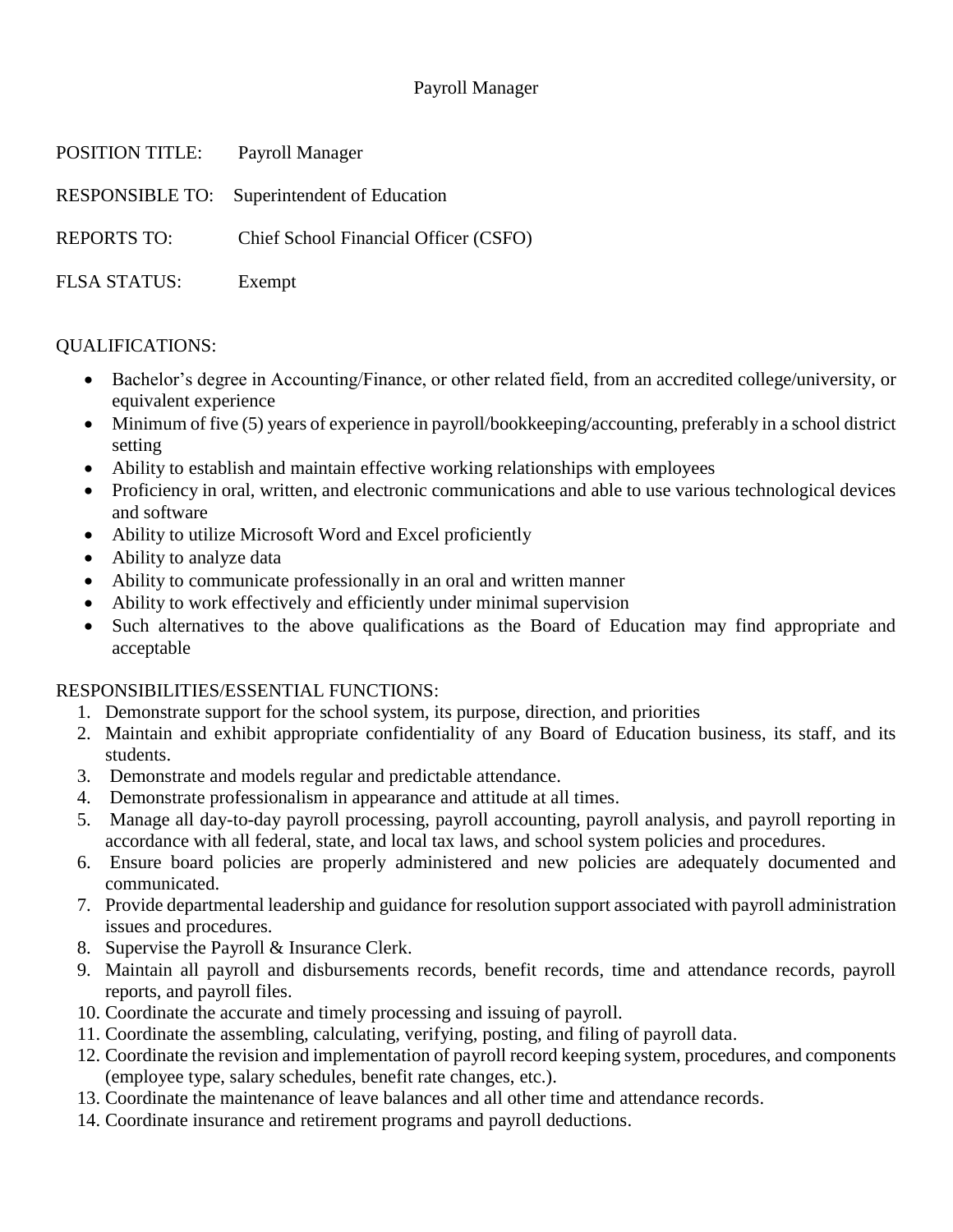- 15. Review and reconcile all payroll-related accounting records to verify accuracy, completion, and compliance with applicable regulations.
- 16. Maintain payroll-related accounts through specified cycles meeting required deadlines, such as annual procedures for applicable federal government, retirement fiscal calendar procedures, and school district's fiscal year 17.
- 17. Maintain and balance monthly payroll insurance and retirement invoices with payroll deduction reports 18.
- 18. Maintain adequate documentation for payroll adjustments.
- 19. Compute and balance supplemental payrolls as required.
- 20. Void and reissue payroll checks as necessary to maintain proper payroll and accounting.
- 21. .Process all refund checks from vendors.
- 22. Submit Positive Pay file to Accounting Specialist for upload.
- 23. Audit time and attendance input records to ensure accuracy of payroll payments.
- 24. Process monthly state and federal tax payments and filings.
- 25. reports, and submit final transmittals for state and federal information (i.e., W-2's, 1094, 1095, etc.) on or before required deadlines.
- 26. Ensure updated employee-related forms (W-4, A-4, etc.) are made available via digital formats or other appropriate methods.
- 27. Submit required reports (UC212 and CR-4 G) to the Alabama Department of Labor.
- 28. Submit required statistical data to the Federal Bureau of Labor Statistics.
- 29. .Prepare annual payroll calendars and schedules.
- 30. Submit the annual school payroll calendar for all employee types to RSA.
- 31. Oversee the review for approval all Sick Leave Bank and Catastrophic Leave Requests.
- 32. Resolve employee issues related to paychecks, salary, benefits, direct deposit, deductions, leave of absence, leave balance (accruals), etc. in a timely manner.
- 33. Compute TRS Life Insurance Benefit for each employee annually.
- 34. Compute and maintain the accuracy of vehicle use reports monthly.
- 35. Serve as the System Administrator for Employee Self Service (ESS).
- 36. .Coordinate annual open enrollment schedules between vendors and local schools.
- 37. Provide payroll check register by funding source to Accounting Specialist for processing of bank transfer for each payroll run.
- 38. .Prepare and submit monthly and annual LEAPS files to the ALSDE.
- 39. .Prepare annual calculations and reports of payroll accruals.
- 40. Assist the CSFO in preparation of the annual budget utilizing NextGen's Budget Works.
- 41. .Assist the CSFO in unit planning for the upcoming school year.
- 42. Stay abreast of current developments and changes in payroll and payroll tax related laws and regulations by reviewing relevant sources of information and attending professional development training as appropriate.
- 43. Communicate information and make recommendations for policy updates as appropriate.
- 44. Attend monthly local school bookkeeper meetings.
- 45. Maintain adherence to district procedures, board policies, and local, state, and federal regulations.
- 46. Exhibit customer service driven relationships with employees, vendors, the community, etc.
- 47. Maintain security of records and files, following federal, state, and local laws for record keeping.
- 48. Maintain all files in an orderly fashion so that all documentation is accurate and complete and can be referenced expeditiously.
- 49. Report potential problems, unusual events, or work irregularities to appropriate administrative or supervisory personnel.
- 50. Respond to inquiries, requests, constructive feedback, concerns and/or complaints in a timely and positive manner.
- 51. Maintain and submit reports, records, and correspondence in a timely and accurate manner.
- 52. Serve on school system committees, tasks forces, and representative groups as required.